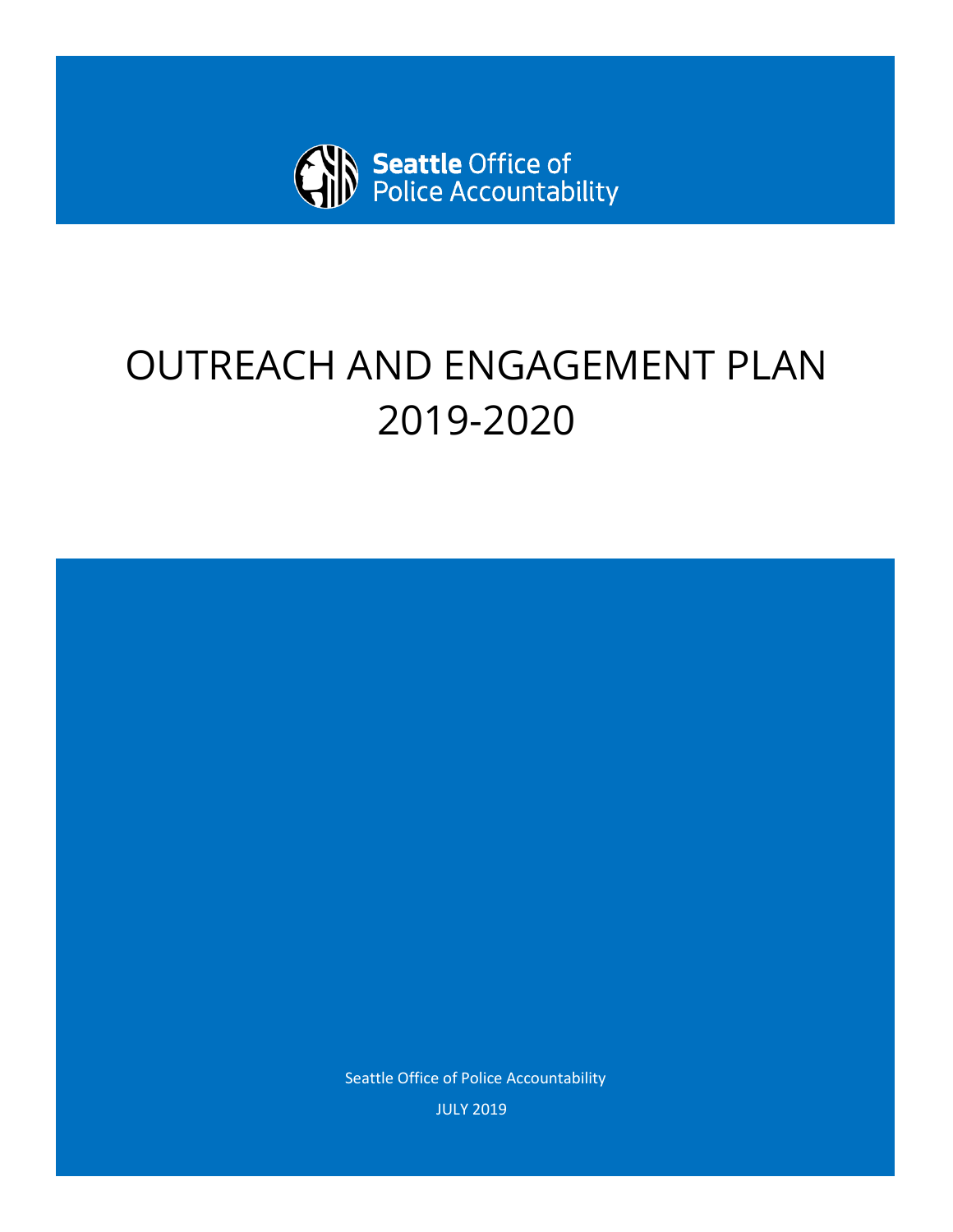## **TABLE OF CONTENTS**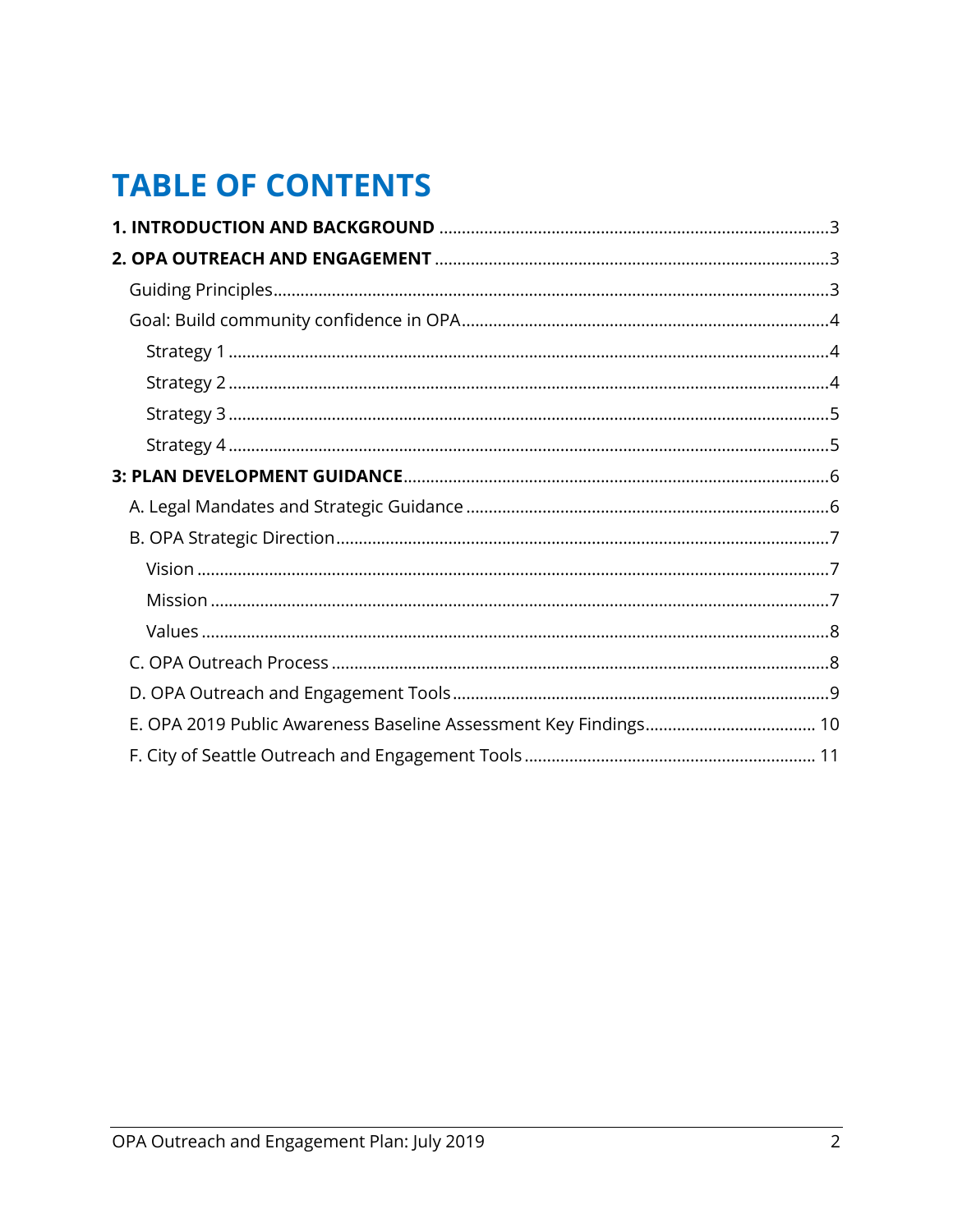## <span id="page-2-0"></span>**1. INTRODUCTION AND BACKGROUND**

In late 2018, the Office of Police Accountability (OPA) hired three Community Engagement Specialists to help OPA build relationships with community members through dialogue and information sharing and increase public awareness of OPA and Seattle's accountability system. The new Community Engagement Team collaborated to craft an Outreach and Engagement Plan that would provide strategic and intentional direction in meeting OPA's goals.

To create this plan, the team assessed OPA's past and current outreach and engagement efforts; analyzed the legal mandates that OPA must abide by and fulfill; reviewed OPA's strategic guidance to ensure alignment with its overarching goals, mission, vision, and values; and referred to the results of the public awareness baseline assessment conducted in early 2019. Please refer to section [3: PLAN DEVELOPMENT GUIDANCE](#page-5-0) to learn more about each of these components.

The Outreach and Engagement Plan identifies and describes OPA's 2019-2020 external outreach and community engagement goals, strategies, tactics, and measures. While internal OPA communications are essential, and such initiatives are already underway, they are not addressed in this plan. this plan is also meant to be flexible; OPA may decide at any point to make modifications.

## <span id="page-2-1"></span>**2. OPA OUTREACH AND ENGAGEMENT**

## <span id="page-2-2"></span>**Guiding Principles**

- 1. Honor community by valuing their time and resources.
- 2. Support and maintain relationships with community on a consistent basis.
- 3. Use multiple channels and methods to communicate.
- 4. Communicate a balanced and objective view of police accountability.
- 5. Prioritize engagement opportunities that will have the greatest impact.
- <span id="page-2-3"></span>6. Convey the realities of what OPA can and cannot do as an organization.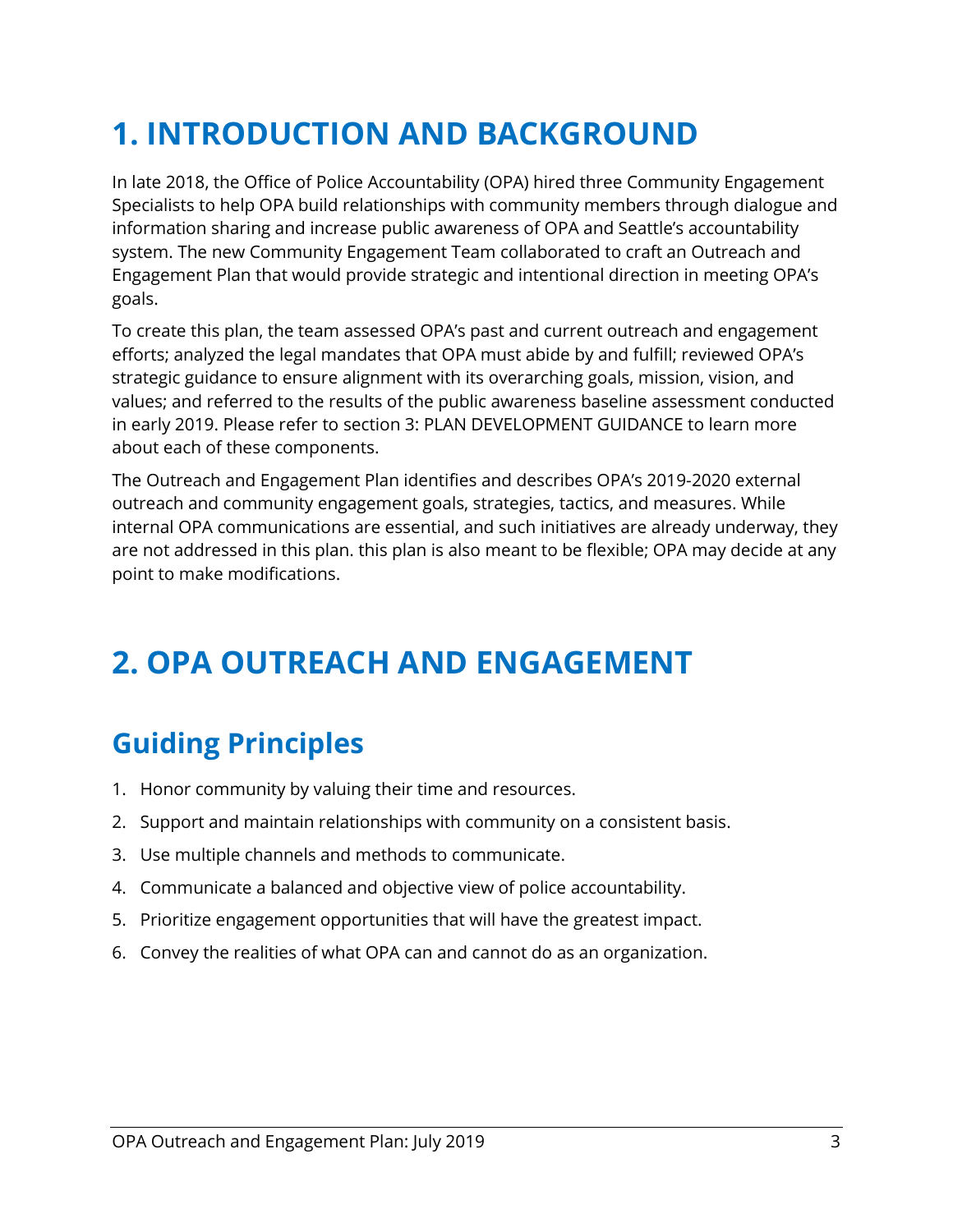## **Goal: Build community confidence in OPA.**

## <span id="page-3-0"></span>**Strategy 1: Raise awareness and understanding of OPA through education and outreach, focusing on communities most affected by policing.**

#### *Desired Outcomes*

- People are aware of OPA and its role in Seattle's police accountability system.
- People report concerning interactions they had with Seattle police to OPA.
- People see OPA as a safe space where they will be heard and taken seriously.

#### *Tactics*

- 1. Develop and utilize key messages repeatedly in conversations with the community.
- 2. Communicate updates on OPA initiatives to accountability system partners.
- 3. Conduct "Introduction to OPA" sessions with at least 15 community-based organizations.
- 4. Explore the idea of creating educational videos or updates to share via social media and other communication channels.

#### *Measures*

- Compilation of key messages and integration into presentations, handouts, etc.
- Increased public awareness of OPA, as measured via surveys, interview follow-ups, etc.
- Number of "Introduction to OPA" sessions held.
- Number of OPA educational video views/social media impressions.

## <span id="page-3-1"></span>**Strategy 2: Build community relationships by listening, receiving feedback, and offering support and service.**

#### *Desired Outcomes*

- OPA builds/maintains collaborative relationships with community partners.
- OPA develops a network of individuals and community-based organizations that can help communicate information about OPA.
- There are more requests for OPA engagement with community groups and organizations.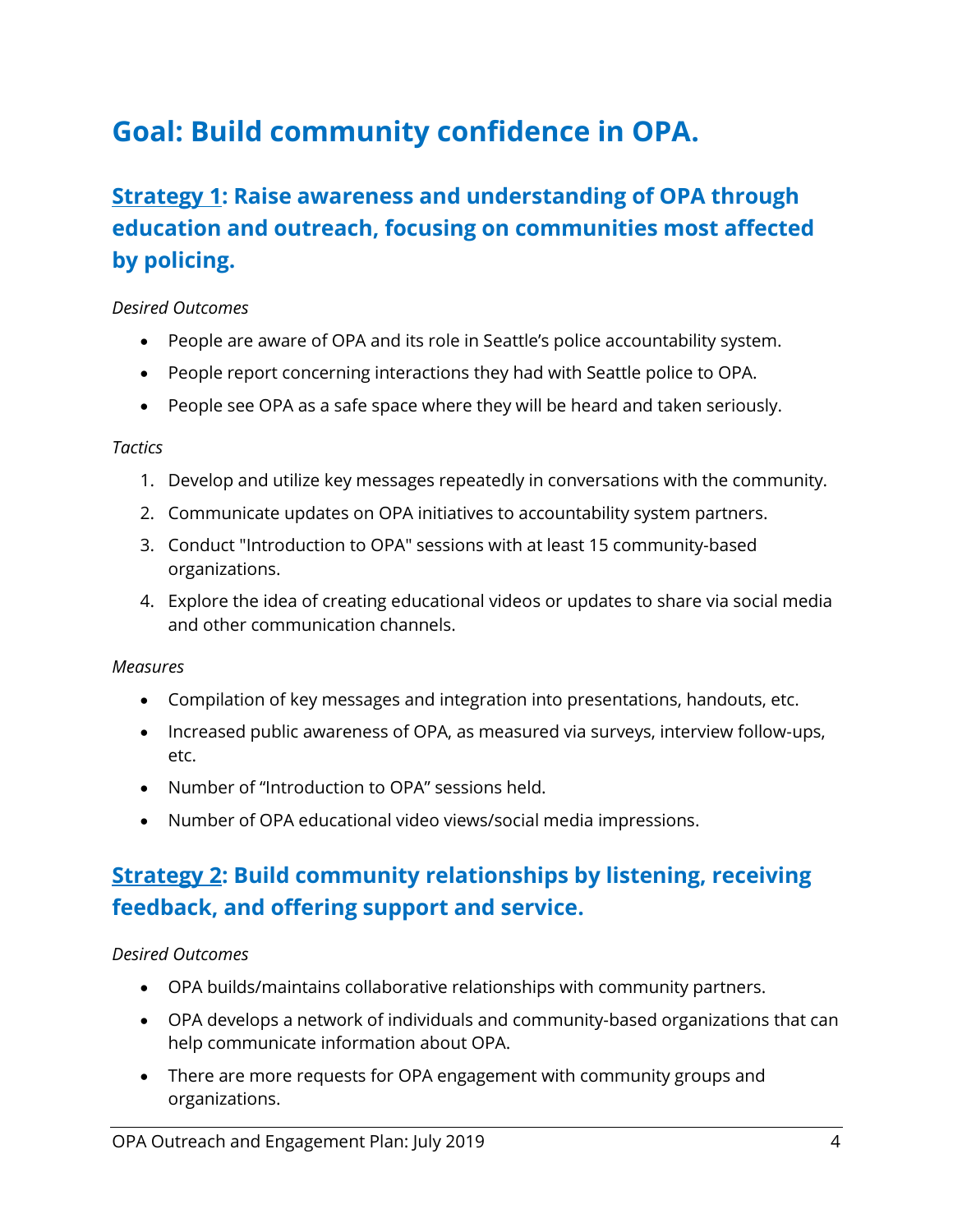*Tactics*

- 1. Identify key community partnerships and maintain consistent contact.
- 2. Attend community events regularly to be visible in the community, to listen, observe, and gather feedback, if appropriate.

*Measures*

- Number of community requests or invitations to attend meetings or events.
- Perception and trust of OPA among community partners, as measured via interviews, surveys, etc.
- Feedback on communication between OPA and community partners, as measured via interviews, surveys, etc.

## <span id="page-4-0"></span>**Strategy 3: Improve communication with complainants during the OPA complaint process.**

*Desired Outcome*

• Complainants are satisfied with the OPA complaint process, regardless of whether they agree or disagree with the final disposition.

*Tactics*

- 1. Evaluate the OPA complaint-handling process from the complainant's perspective. Propose changes to the current process based on the results of the evaluation.
- 2. Select approximately 20 complainants with whom to test additional methods of communication during the complaint process.

### *Measures*

- Complaint process satisfaction, as measured via surveys, interviews, focus groups, etc.
- Evaluation of "additional communication methods".

## <span id="page-4-1"></span>**Strategy 4: Provide support in developing and implementing an external communications strategy.**

*Desired Outcomes*

• Established communication procedures are used during high-profile or serious incidents.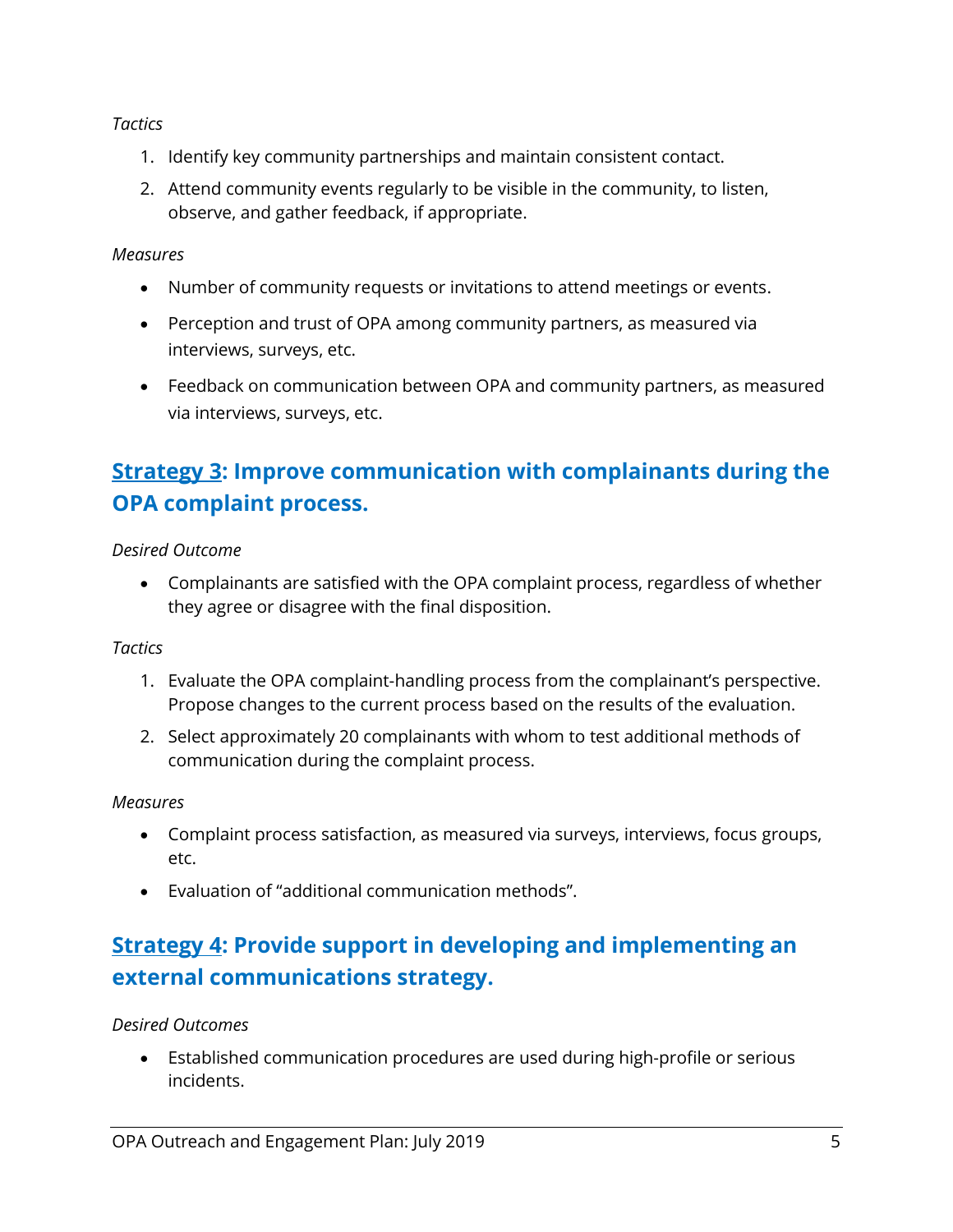- OPA is accurately, fairly, and increasingly mentioned in the media.
- OPA is featured in more community-driven stories in local media outlets.

*Tactics*

- 1. Identify a small number of media contacts with whom to build relationships.
- 2. Create communication procedures to use in high-profile or serious incidents.

*Measures*

- Analysis of media portrayal of OPA.
- <span id="page-5-0"></span>• Number of mentions and OPA comments or quotes within local media.

## **3: PLAN DEVELOPMENT GUIDANCE**

## <span id="page-5-1"></span>**A. Legal Mandates and Strategic Guidance**

Two legal documents specify the need for OPA outreach and engagement: the 2012 Consent Decree and the 2017 Police Accountability Ordinance. These documents were both considered when crafting this Outreach and Engagement Plan.

In July 2012, a Settlement Agreement between the City of Seattle (the City) and the U.S. Department of Justice (DOJ) was signed. The agreement outlined specific requirements that the Seattle Police Department (SPD) agreed to implement to ensure that service delivery fully complies with the U.S. Constitution and laws of the United States. Relevant language is excerpted below.

**III. Community Police Commission C. Issues Identified by DOJ and the City (2) Accountability iii. Public Education:** The City and SPD will develop and implement, in coordination with the (Seattle Community Police) Commission, a program to broadly educate the Seattle community about the various methods for making misconduct complaints. The topics below should be considered for incorporation into the outreach program

- a. Making complaint forms and informational materials, including brochures and posters, available at appropriate city government properties and at the offices or gathering places of community groups.
- b. Continuing to require all officers to assist any person who wishes to file an OPA complaint and to provide their name and badge number upon request, if feasible under the circumstances.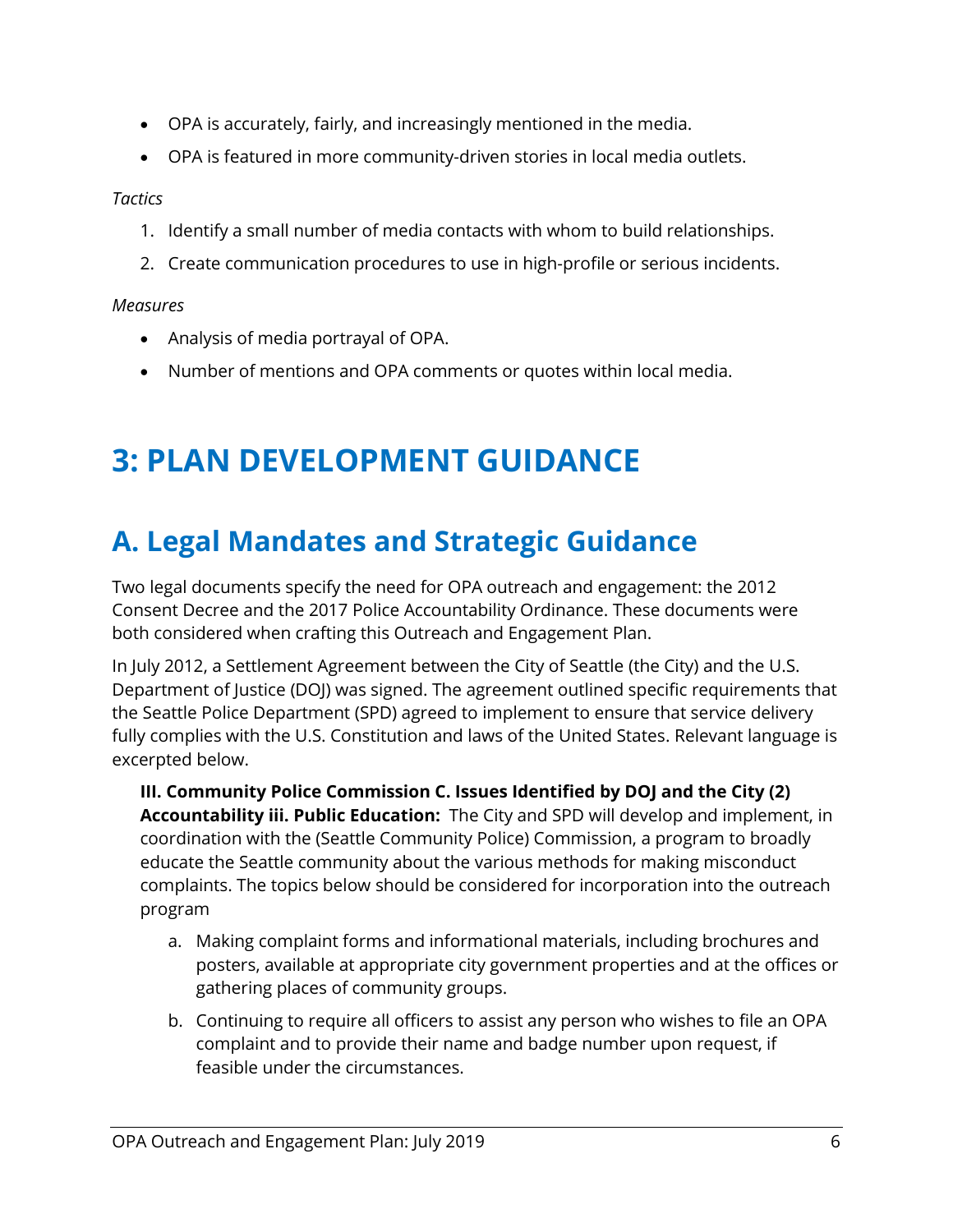c. Making complaint forms and related informational materials available in the foreign languages appropriate to the local community.

In May 2017, Seattle City Council unanimously approved legislation to strengthen civilianand community-led oversight systems and support constitutional policing efforts in Seattle. The ordinance also outlines specific community engagement functions for OPA, excerpted below.

### **3.29.100 Office of Police Accountability established – Functions and authority**

*J. OPA shall be responsive to community needs and concerns through means including, but not limited to, the following:*

1. Maintaining frequent and regular communications with complainants and named employees about the status of their investigations, including information to complainants about disciplinary appeal and grievance processes and any outcomes that result in the modification of final findings and discipline determinations;

2. Using OPA complaint navigators, community-based organizations, and other approaches that reflect or take into account the diversity of Seattle's communities in order to provide additional channels for filing complaints and support understanding of the system and how to access it;

3. Obtaining information about community perspectives and concerns germane to OPA access and OPA's oversight responsibilities, including using the expertise of CPC;

4. Conducting community outreach to inform the public about the police accountability system and how to access it, in consultation with CPC, and receiving feedback from CPC on issues that surface as a result of the community outreach activities.

## <span id="page-6-0"></span>**B. OPA Strategic Direction**

The Outreach and Engagement Plan also aligns with OPA's overall strategic direction, supporting its vision, mission, and values.

### <span id="page-6-1"></span>**Vision**

To safeguard a culture of accountability within the Seattle Police Department.

### <span id="page-6-2"></span>**Mission**

OPA's mission is to ensure the actions of Seattle Police Department employees comply with law and policy by conducting thorough, objective, and timely investigations, recommending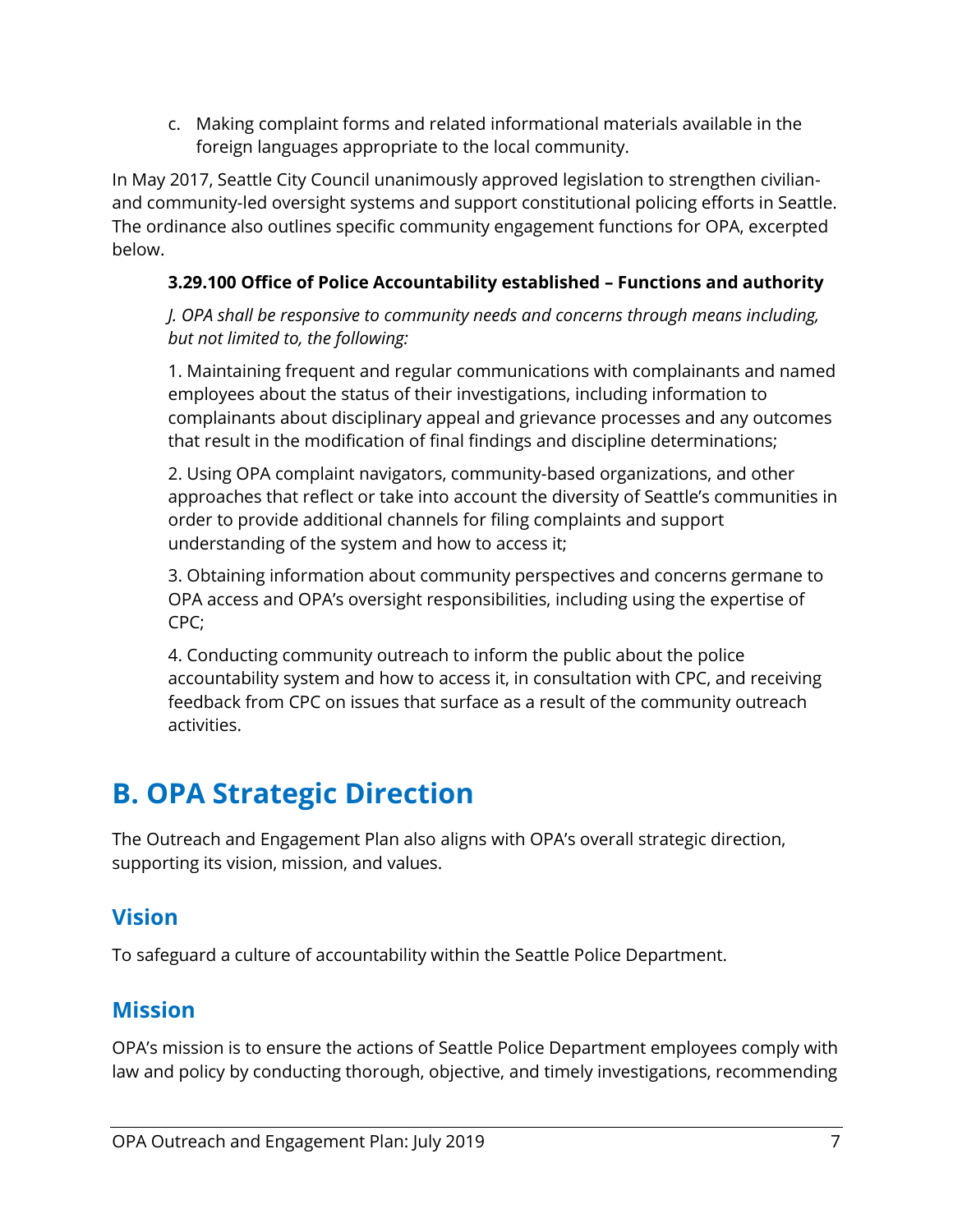improvements to policies and training, and engaging in collaborative initiatives that promote systemic advancements.

### <span id="page-7-0"></span>**Values**

OPA's values guide employee conduct and organizational culture in the pursuit of the OPA mission. These values include:

### Independence

- Make decisions based on consistent application of facts, policies, and laws
- Maintain neutrality and exercises impartial judgement
- Ensure all viewpoints are heard and respected

### **Transparency**

- Maintain honest and open communication with all stakeholders
- Communicate process, reasoning, and conclusions
- Accountable to our vision, mission, and values, both internally and externally

### Collaboration

- Build meaningful and cooperative working relationships
- Solicit and values the community's perspective and expertise
- Work with system partners to advance accountability and improve SPD policies and training

### Innovation

- Set the national standard for police oversight agencies
- Explore ways to improve processes and services
- <span id="page-7-1"></span>• Use data and research to drive decision making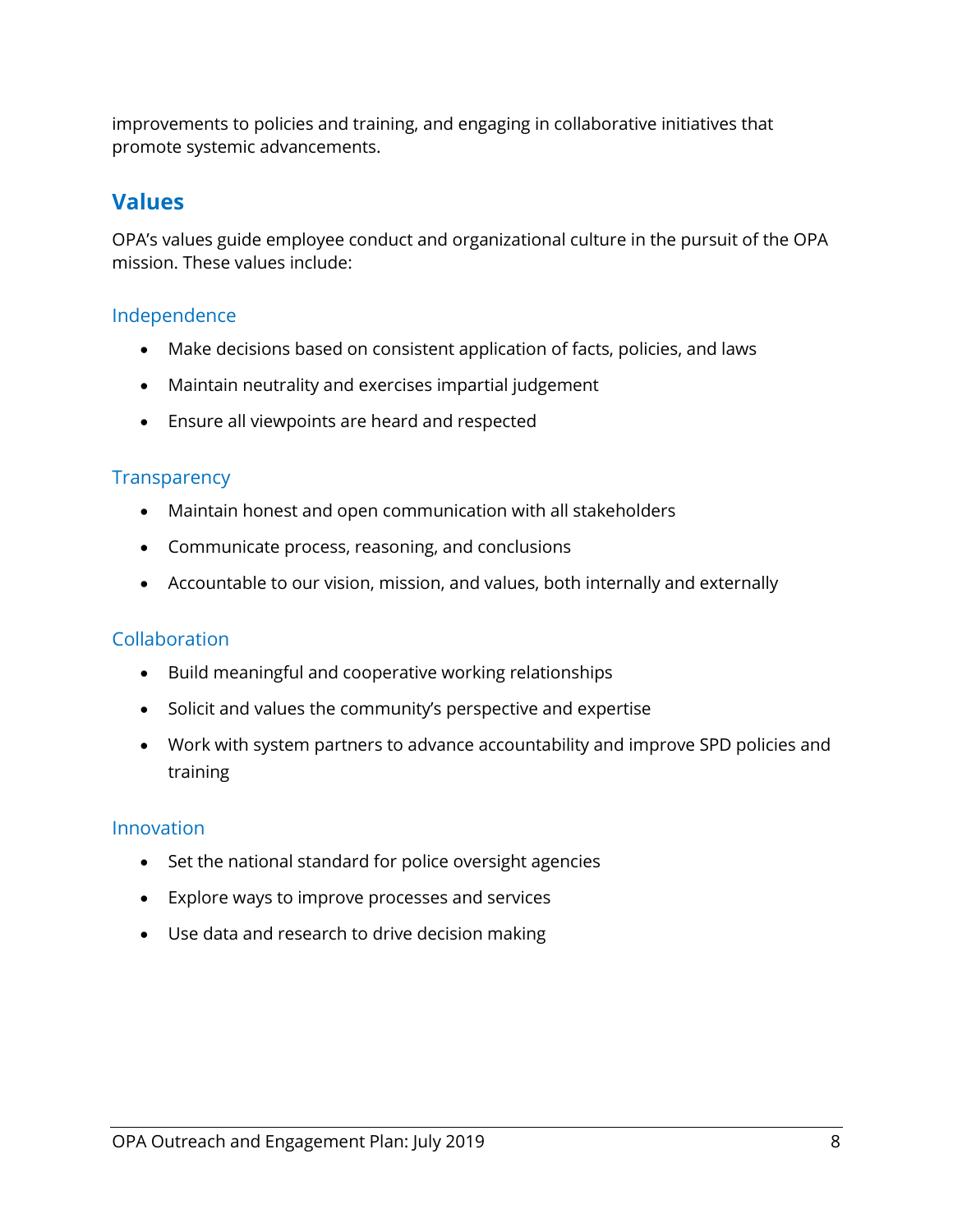## **C. OPA Outreach Process**

Outreach and engagement planning and implementation follows an ongoing cycle. The OPA Community Engagement Team plans for outreach and engagement that is informed by feedback from the community and analysis of the outcomes and measures of current and prior outreach strategies and tactics. These inform updates or new outreach goals, strategies and tactics for current and upcoming years. The team then implements the strategies, collects feedback, and assesses the outcomes once again.



## <span id="page-8-0"></span>**D. OPA Outreach and Engagement Tools**

#### **Website**

The OPA website is currently a stand-alone City website [\(www.seattle.gov/opa\)](http://www.seattle.gov/opa). It provides information on the office and staff, the complaint process, mediation, outreach, past OPA reports, closed case summaries, and Management Action Recommendations. Complainants can also access a tool—the Complaint Tracker—to track progress of complaints. The website is currently undergoing a content and navigation redesign, which will be finalized in summer 2019.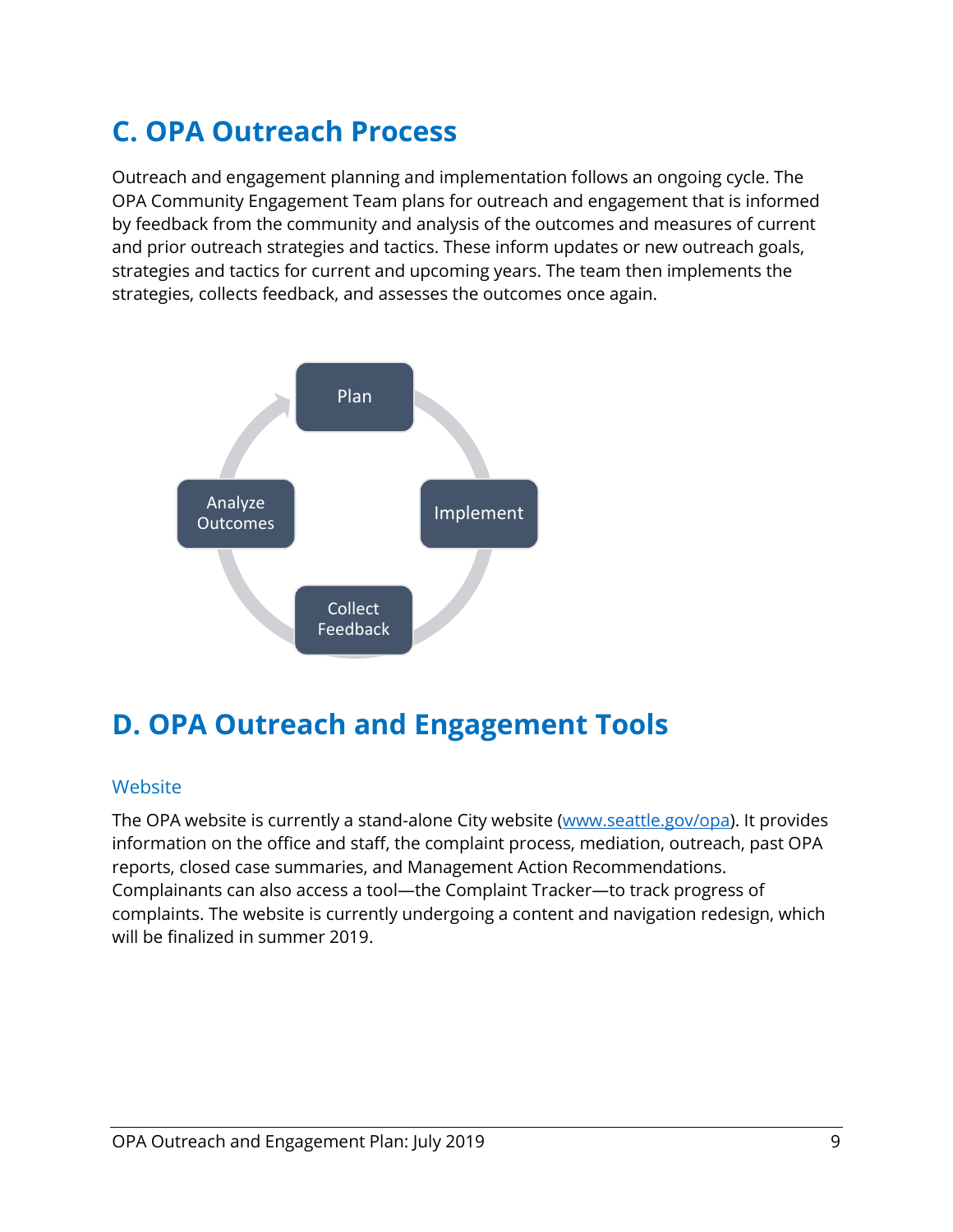### Informational Materials

OPA has materials that explain what OPA is and what it does (brochure, handout, and FAQ document), but they are outdated and inaccessible. There are also materials on the Citizen-Police Mediation program and more detailed literature on how to file a complaint. Some materials appear to have been translated into various languages, but placement, distribution, and usage of them is unclear. New materials will be created in 2019.

### Social Media

OPA created a Twitter account in 2015. Tweets are posted an average of once to twice a week. Topics range from current issues around the country on police accountability to specific developments within OPA. Twitter has also been utilized to release important information to the public during high-profile incidents. OPA is working to update its social media plan and create tools to track and measure its social media impact.

## <span id="page-9-0"></span>**E. OPA 2019 Public Awareness Baseline Assessment**

OPA conducted a Baseline Assessment of current public awareness, perception, and knowledge of OPA during the first quarter of 2019. Through online and in-person surveys of about 200 people who live in, work in, or visit Seattle, as well as interviews with community-based organizations, the baseline assessment highlighted the following challenges:

#### Awareness

General awareness of OPA is mixed, and both assessment methods indicated there are still many within the community who have never heard of OPA. Among those who have heard of OPA, most are only somewhat familiar with the services OPA provides.

#### **Perceptions**

There are mixed views on how community members view OPA. Half of survey respondents expressed a favorable view; about 20% expressed an unfavorable view.

Additionally, only half of respondents said they would feel comfortable making a complaint, and a third reported they do not know how to file a complaint.

The interviews highlighted fear and mistrust of law enforcement among certain communities; their perceptions and reasons underlying those perceptions differed in each community.